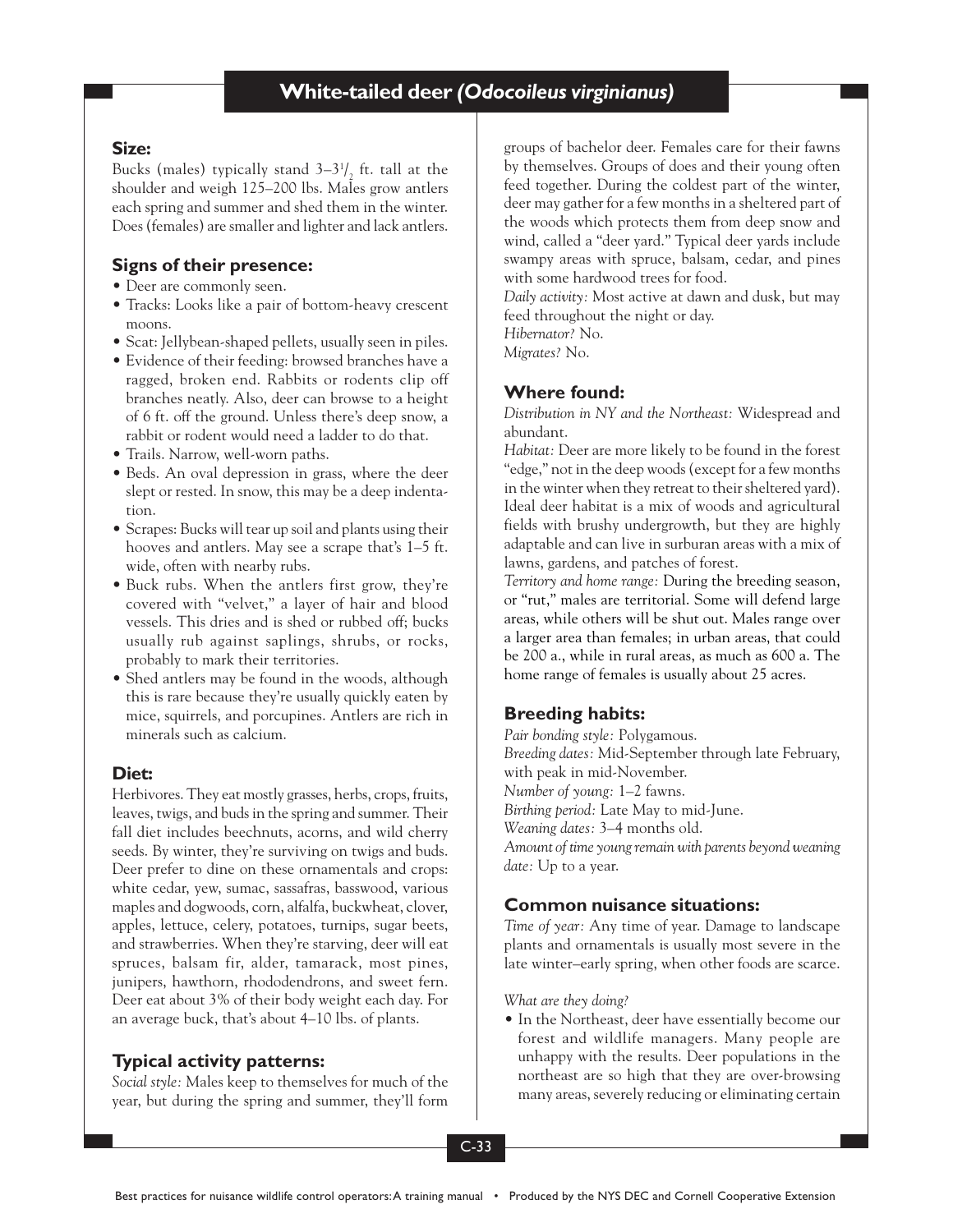#### **Deer**

plant species. Where once there was a thick understory composed of many different plants, the deer may leave behind an open, virtually park-like forest floor that's dominated by grasses and ferns. Trees such as oak and sugar maple, which deer love to eat, are being replaced by beech, which they don't prefer. Wildflowers, such as several species of *Trillium* and Canada mayflower, have been eaten out of existence in some places. This dramatic change in our forests will hurt some wildlife, such as ground-nesting birds, which need the cover of the understory, and help others.

- Deer just happen to prefer to eat some economically valuable trees. The species they leave behind are less marketable. This is already hurting the forest industry, to the tune of \$750 million/year, according to government estimates.
- Eat garden crops, field crops, fruits, and ornamental plants. The losses are estimated at \$100 million/year for agricultural crop damage throughout the U.S., and more than \$250 million for damage to landscape plants.
- Their browsing has caused long-term damage that reduces the yield of fruit trees or permanently disfigures ornamental trees and shrubs.
- Collide with cars, causing accidents (estimated cost of \$1 billion/year, nationally).
- The combined losses amount to about \$2 billion/ year, nationwide.
- Disease risks: Lyme disease, leptospirosis, and chronic wasting disease (not confirmed in New York as of 2003, but the disease has been found in Colorado, Wyoming, Montana, South Dakota, Wisconsin, Minnesota, Nebraska, Kansas, Oklahoma, Illinois, New Mexico, Saskatchewan, and Alberta). Deer are host to a variety of parasites, such as botflies, liver flukes, ticks, lice, and worms.

### **Legal status in New York:**

Game species with set season. Any control technique that involves the handling of deer requires a state permit. The DEC responds to nuisance deer situations in several ways. Under ECL 11-0521, they may issue a permit allowing landowners to kill deer that have become a nuisance (talk to the regional office about securing this permit). The DEC also runs the Deer Management Assistance Program (DMAP), which permits an increased harvest of antlerless deer on enrolled lands during the hunting season. Growers, municipalities, and people with large forested areas may be able to join this program. Its intent is to reduce crop damage, reduce urban and suburban deer populations, protect rare plants, allow forests to regrow, and to improve the quality of a deer herd. For information about DMAP, see: www.dec.state.ny.us/ website/dfwmr/wildlife/deer/dmap.htm.

### **Best practices**

- Deer populations can double in size every 2–3 years, if unchecked. Solutions that address a communitywide problem will probably include a combination of options, such as harvesting female deer, fencing, replanting with less palatable species, and repellents. ("Buck-only" harvests will not reduce or stabilize the population.)
- Site-specific problems can often be solved with fencing, replanting, enrollment in the DMAP, and the application of repellents. There are some very effective deer repellents. They work best in small areas. For NWCOs with a commercial pesticide applicator license, see the Cornell fact sheet, *Whitetailed deer,*(part of the Wildlife Damage Management Fact Sheet Series) for detailed information about repellents.

*Reduce food sources:*

- If people are feeding the deer, persuade them to stop. Even off-site feeding to try to lure the deer away from the vulnerable area is a bad idea that may only increase problems. Feeding deer is currently illegal; this ban was enacted in 2003 as part of the strategy for controlling the spread of chronic wasting disease.
- Switch to plants that deer find less tasty. There's no plant that's completely deer-proof—if they're hungry enough, they'll even eat plants with little nutritional value—but under normal conditions, they'll avoid certain plants. For a list of shrubs that deer tend to avoid, see the Cornell publications, *Resistance of Woody Ornamental Plants to Deer Damage* or *Reducing Deer Damage to Home Gardens and Landscape Plantings* (full citation in resource section).

*Protect vulnerable gardens, crops, and landscapes:*

• Fences work well to protect a specific site, such as a home garden, agricultural field, airport, or schoolyard. There are many choices for the material and design of the fence. Several factors influence the choice, including the size of the vulnerable area, the intensity of deer feeding, the amount of damage that can be tolerated, and local laws, which may restrict the use of fences, for example.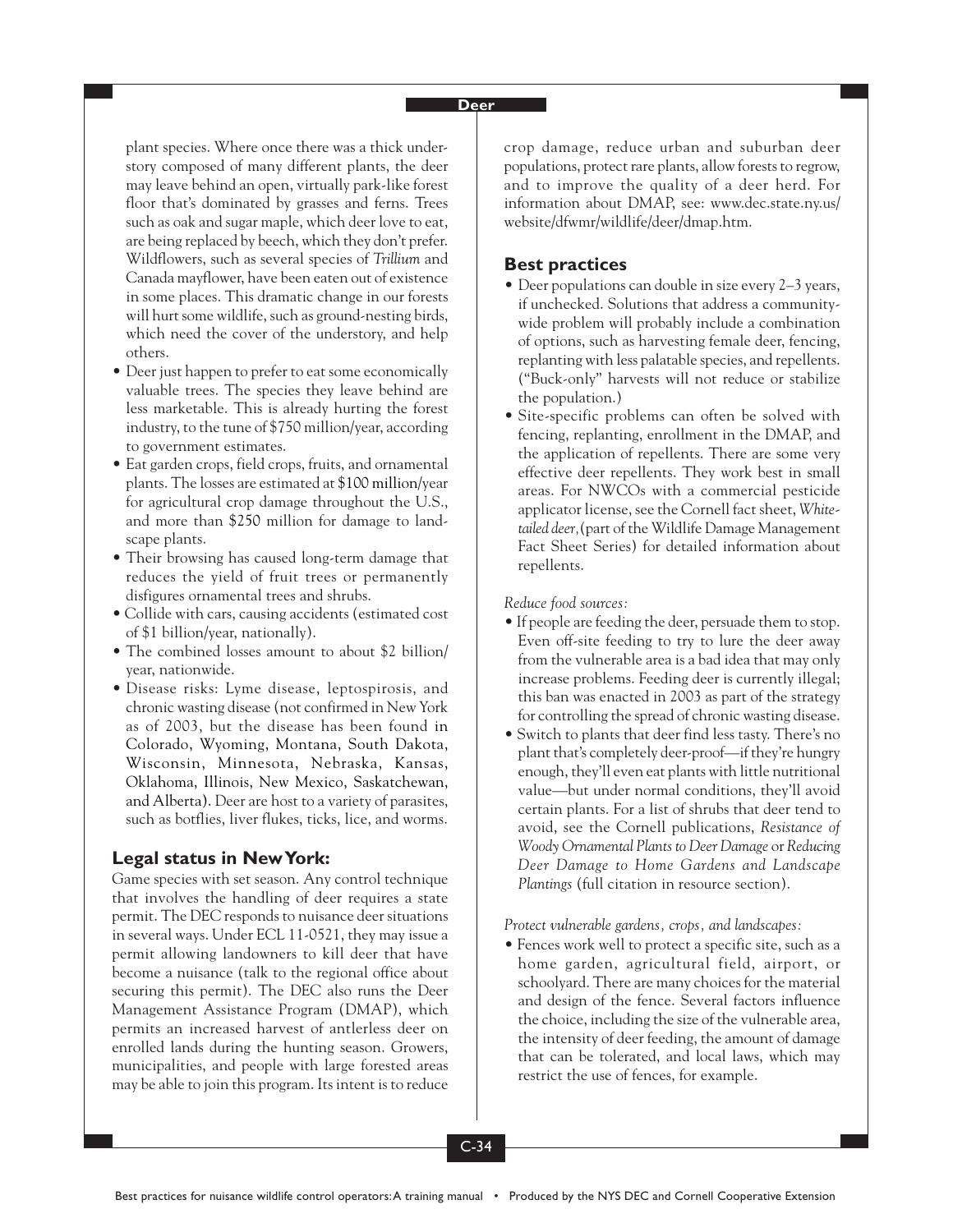#### **Deer**

- Individual plants, or small clumps of flowers, can be protected with plastic netting or wire cages. Wrap the plastic netting around the plants, or place the wire cage over them. The deer will be able to eat any part of the plant that sticks out of the net, but this usually reduces damage a great deal.
- Vegetable and flower gardens can also be protected with a temporary electric fence used during the growing season. Install the fence before there's damage to prevent a problem from developing, or at the very first sign of damage. Never directly connect a fence to household current—it should run through a fence charger, to convert the current from AC to DC. Adding an attractant, such as peanut butter, to an electric fence, will entice the deer to touch the fence with their noses, so they'll get shocked. (Wrap a large clump of peanut butter in aluminum foil, then attach it to the fence.) This may teach them to avoid the area.
- Small groups of trees or shrubs (within a circle of about 20 yards) can be enclosed with snow fencing during the winter and early spring. This will provide decent but not perfect protection.
- For year-round protection, the best barrier is a permanent woven-wire fence that's at least 8 ft. high. In some cases, a high tensile fence with a 7-wire design works well, too (best if the spacing between the wires is no more than 9"). Entrances must be protected with gates or cattle guard.
- Combination fences work well. To reduce the overall cost, you can use woven wire on the bottom, and then switch to high-tensile electric wire for the top 4 ft. of the fence. This is cheaper than a fence constructed of only woven wire.
- Dogs may be able to keep deer out of fenced areas. Some growers have enclosed their orchards with an "invisible fence," allowing dogs to freely patrol the area. One study showed that two dogs could patrol about 60 acres in the summer, 10 acres in the winter. This technique is most effective with large dogs that patrol aggressively and are kept outdoors all the time.

*NWCOs with a commercial pesticide applicator license:*

• There are several effective commercial repellents registered for deer in New York. Most of them contain an active ingredient that either tastes or smells bad to deer, such as rotting eggs, soap, and hot pepper (active ingredient is capsaicin). Refer to Cornell's annual *Pest management guide for the control of wildlife* or *Managing White-tailed Deer in Suburban Environments: A Technical Guide*for details about repellents.

- For a small vegetable garden or flower bed, string a rope fence 30" above the ground, with the posts set 3–4 feet apart, and spray the rope with an odor-based repellent. Or you can spray the repellent onto cotton strips and attach them to the rope every 3–4 feet.
- Adding repellents to an electric fence may also teach the deer to avoid the area. Repellents seem to be more effective than attractants, but you must have the pesticide applicator license to use them.

*If you're asked for advice about how communities can prevent or reduce the number of traffic accidents caused by collisions with deer, here's what you can say:*

- Contact the Department of Transportation and the DEC for information.
- Reducing the size of the local deer herd may reduce the number of collisions (although that seems like common sense, there's only limited research on this point.)
- Keep roadside areas well-mowed and keep shrubs well-groomed, so drivers have a better view of deer approaching from the edges.
- Encourage drivers to slow down during dawn and dusk, especially from April through June and again from October through December.
- Deer tend to travel in family groups, so if you see one, look for more. Slow down.
- More people have been hurt when a driver tried to avoid hitting a deer and swerved into the oncoming lane or an object than have been hurt in collisions with deer. There's really no way to predict the direction the deer will choose to run.
- If the problem is concentrated along a short section of road, fencing may be the best option.

### **Preferred killing methods:**

- Follow the conditions of your permit
- Shooting (using a shotgun with 20-gauge or larger slugs, a centerfire rifle, or other implement specified in the permit)
- Lethal injection of barbiturate, if possible
- Stunning using a penetrating captive bolt pistol, followed by exsanguination

## **Control strategies that don't work particularly well, or aren't legal in New York:**

• No scare devices are recommended because they don't work well and many of them can annoy the